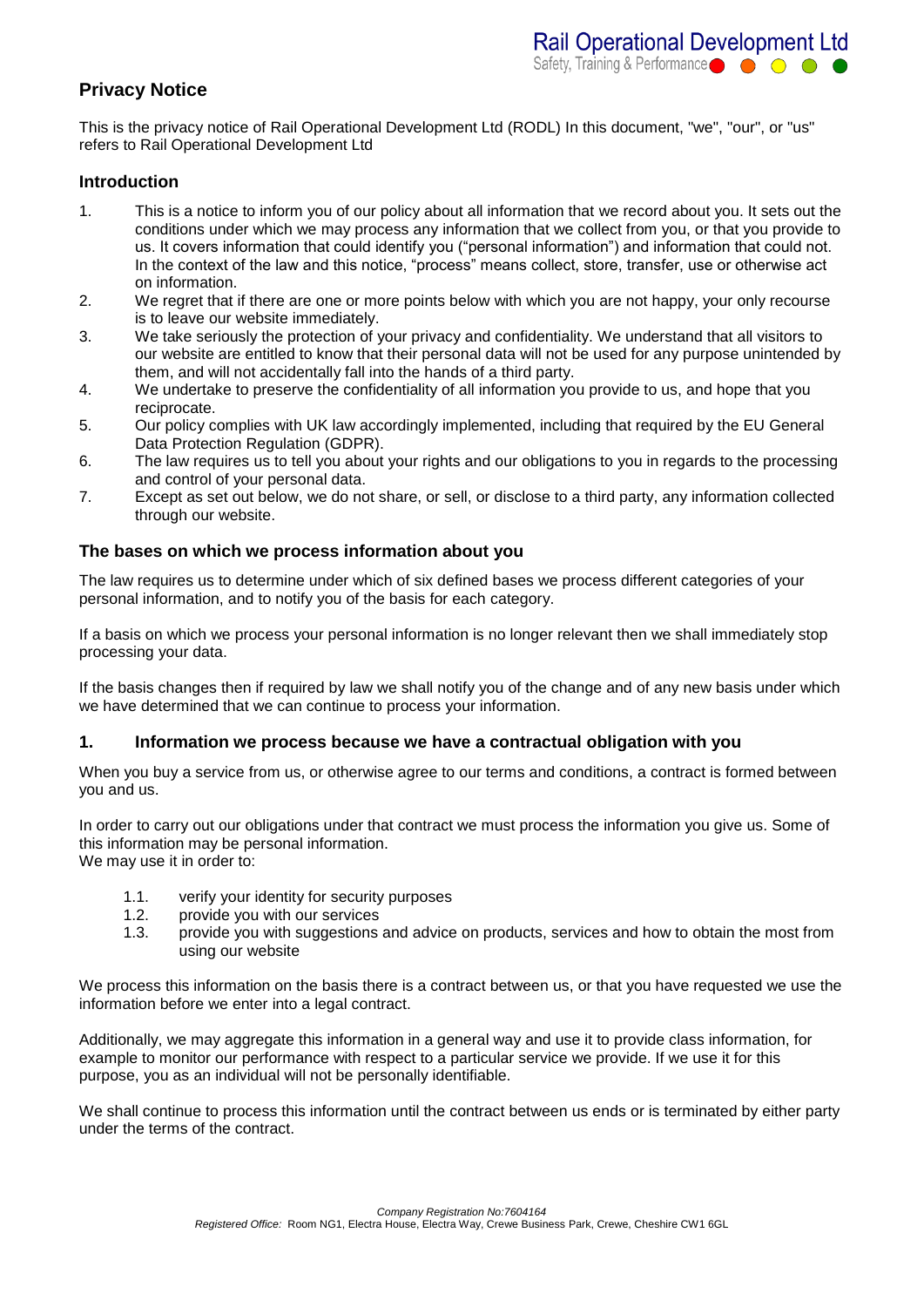# **2. Information we process with your consent**

Through certain actions when otherwise there is no contractual relationship between us, such as when you browse our website or ask us to provide you more information about our business and services, you provide your consent to us to process information that may be personal information.

Wherever possible, we aim to obtain your explicit consent to process this information, for example, by asking you to agree to our use of cookies.

Sometimes you might give your consent implicitly, such as when you send us a message by e-mail to which you would reasonably expect us to reply.

Except where you have consented to our use of your information for a specific purpose, we do not use your information in any way that would identify you personally. We may aggregate it in a general way and use it to provide class information, for example to monitor the performance of a particular page on our website.

If you have given us explicit permission to do so, we may from time to time pass your name and contact information to selected associates whom we consider may provide services you would find useful. We continue to process your information on this basis until you withdraw your consent or it can be reasonably assumed that your consent no longer exists.

You may withdraw your consent at any time by instructing us at wendy.bridges:rodl.co.uk or Rail Operational Development Ltd, Electra House, Crewe business Park, Electra Way, Crewe Cheshire CW1 6GL . However, if you do so, you may not be able to use our website or our services further.

### **3. Information we process for the purposes of legitimate interests**

We may process information on the basis there is a legitimate interest, either to you or to us, of doing so. Where we process your information on this basis, we do after having given careful consideration to:

- whether the same objective could be achieved through other means
- whether processing (or not processing) might cause you harm
- whether you would expect us to process your data, and whether you would, in the round, consider it reasonable to do so

For example, we may process your data on this basis for the purposes of:

- record-keeping for the proper and necessary administration of our business
- responding to unsolicited communication from you to which we believe you would expect a response
- protecting and asserting the legal rights of any party
- insuring against or obtaining professional advice that is required to manage business risk
- protecting your interests where we believe we have a duty to do so

#### **4. Information we process because we have a legal obligation**

We are subject to the law like everyone else. Sometimes, we must process your information in order to comply with a statutory obligation. For example, we may be required to give information to legal authorities if they so request or if they have the proper authorisation such as a search warrant or court order. This may include your personal information.

### **Specific uses of information you provide to us Information provided on the understanding that it will be shared with a third party**

In general, you may visit the Site without telling us who you are or revealing any personally identifiable information about you. Our servers collect the domain names, operating system in use (e.g., Macintosh, Windows) and browser (e.g., Netscape, Internet Explorer). This information is aggregated to measure the number of visits, average time spent on the Site, pages viewed, etc. We use this information to measure the use of our Site and to improve the content of our Site. E-mail addresses and other personally identifiable information such as first and last name, telephone number, and other similar information are known only when voluntarily provided by a visitor for registration or other participation of visitors in any available online interactive activities.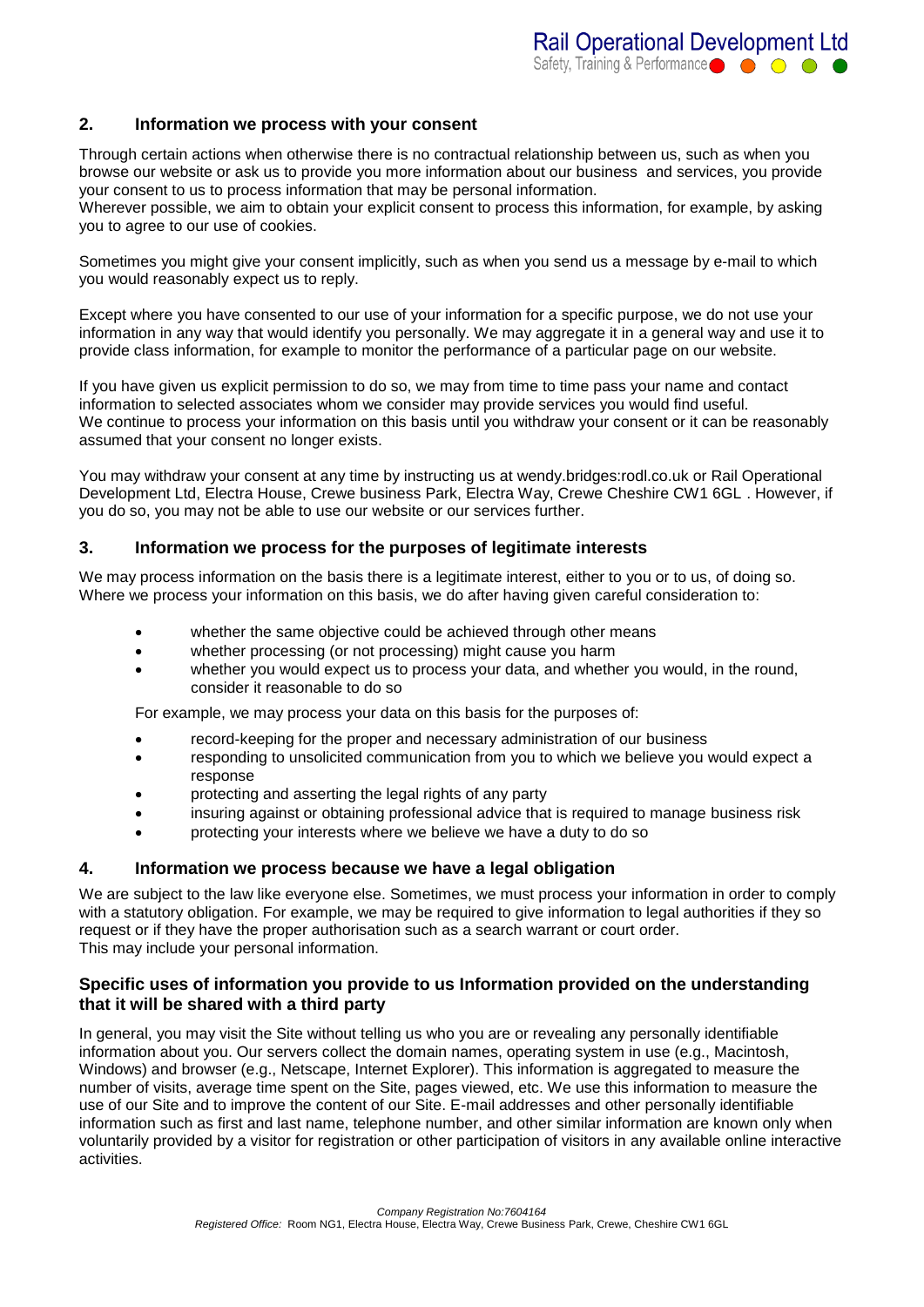# **5. Complaints regarding content on our website**

If you complain about any of the content on our website, we shall investigate your complaint. If we feel it is justified or if we believe the law requires us to do so, we shall remove the content while we investigate.

# **6. Job application and employment**

If you send us information in connection with a job application, we may keep it for up to 1 year in case we decide to contact you at a later date.

If we employ you, we collect information about you and your work from time to time throughout the period of your employment. This information will be used only for purposes directly relevant to your employment. After your employment has ended, we will keep your file for six years before destroying or deleting it.

### **7. Sending a message to our support team**

When you contact us, whether by telephone, through our website or by e-mail, we collect the data you have given to us in order to reply with the information you need.

We record your request and our reply in order to increase the efficiency of our business.

We keep personally identifiable information associated with your message, such as your name and email address so as to be able to track our communications with you to provide a high quality service.

# **8. Complaining**

When we receive a complaint, we record all the information you have given to us. We use that information to resolve your complaint.

If your complaint reasonably requires us to contact some other person, we may decide to give to that other person some of the information contained in your complaint. We do this as infrequently as possible, but it is a matter for our sole discretion as to whether we do give information, and if we do, what that information is.

We may also compile statistics showing information obtained from this source to assess the level of service we provide, but not in a way that could identify you or any other person.

### **Use of information we collect through automated systems when you visit our website**

### **9. Cookies**

Cookies are small text files that are placed on your computer's hard drive by your web browser when you visit any website. They allow information gathered on one web page to be stored until it is needed for use on another, allowing a website to provide you with a personalised experience and the website owner with statistics about how you use the website so that it can be improved.

Some cookies may last for a defined period of time, such as one day or until you close your browser. Others last indefinitely

. Your web browser should allow you to delete any you choose. It also should allow you to prevent or limit their use.

Our website uses cookies. They are placed by software that operates on our servers, and by software operated by third parties whose services we use.

**When you first visit our website, we ask you whether you wish us to use cookies. If you choose not to accept them, we shall not use them for your visit except to record that you have not consented to their use for any other purpose.**

**If you choose not to use cookies or you prevent their use through your browser settings, you will not be able to use all the functionality of our website.**